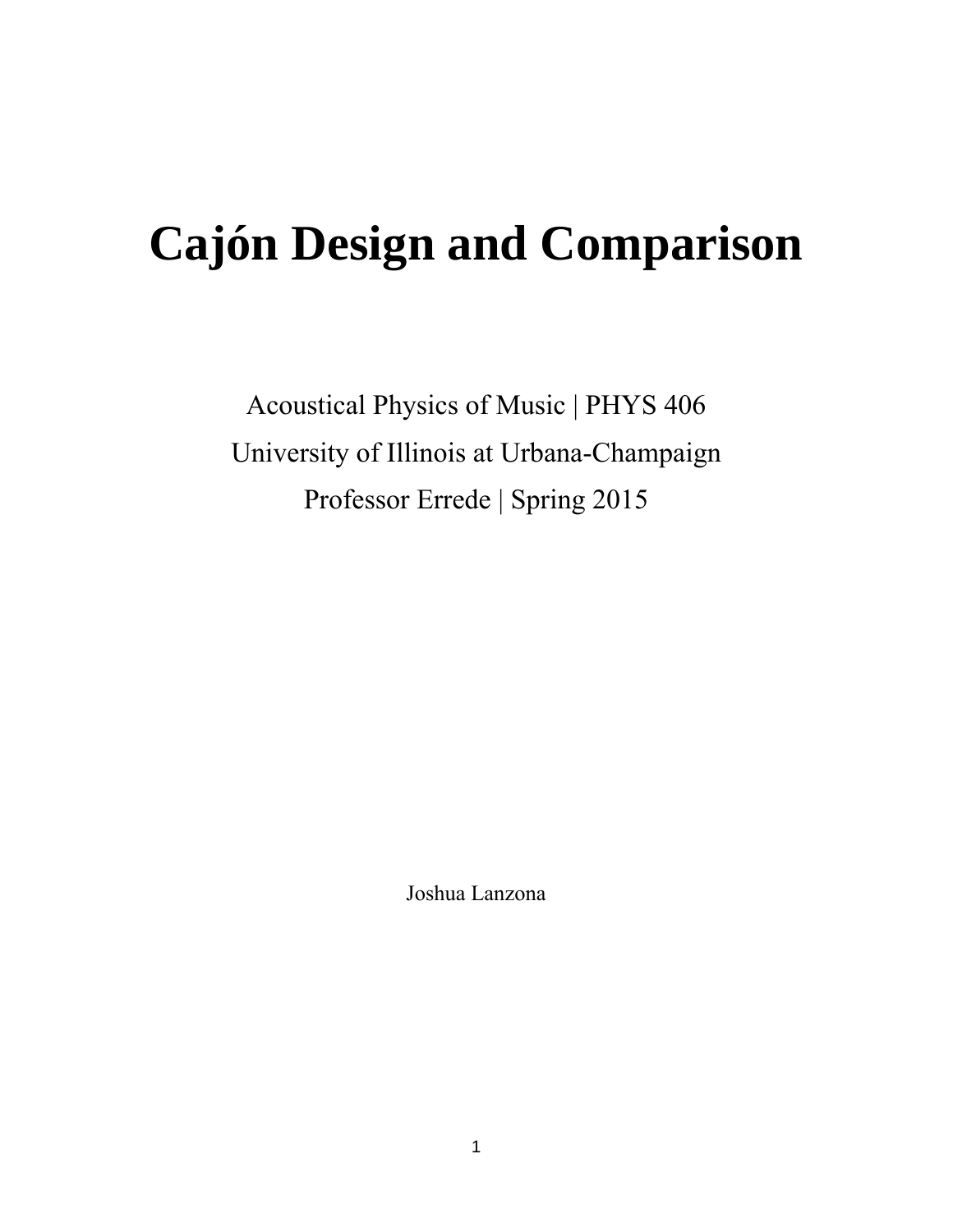# **Table of Contents**

- 1. Cajón Background
	- 1.1. History
	- 1.2. Motivation
- 2. Cajón Design
	- 2.1. Materials List
	- 2.2. Construction

### 3. Comparison

- 3.1. LP Aspire
- 3.2. LP Aspire Accent
- 3.3. Conclusion
- 4. Conclusions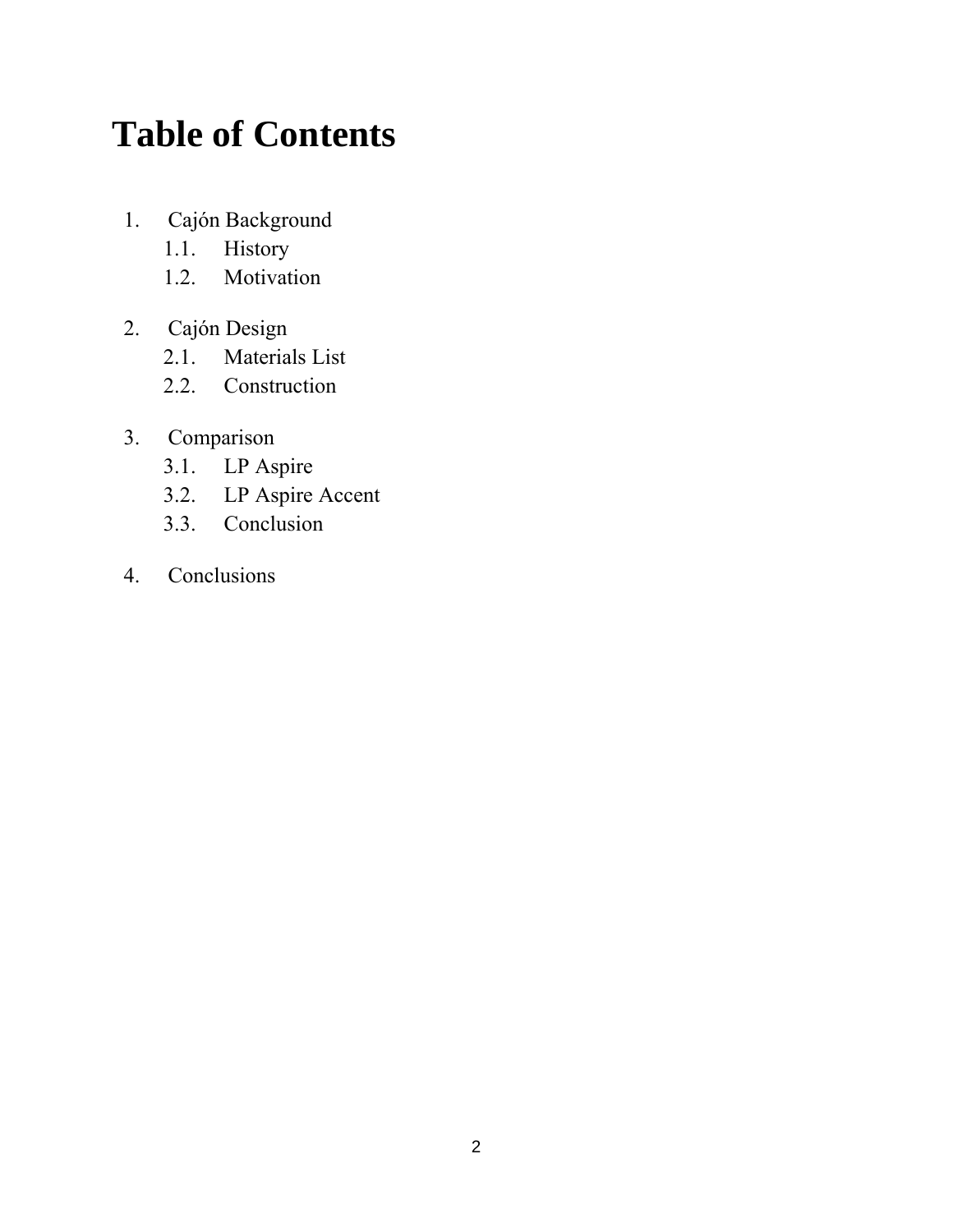## **1. Cajon Background**

#### **History**

The cajon is a six-sided, box-shaped percussion instrument originating from Peru. It is generally played by slapping the front face, called the tapa, with your hands, fingers, or other various tools. Slaves from west and central Africa are credited with the origin of the cajon. It was developed during the periods of slavery in coastal Peru using wooden shipping crates. Cajons could easily be disguised as seats or stools, therefore making them a prime instrument during the Spanish colonial ban of music for slaves. The cajon is now widely used in Peru and the popularity has grown throughout the Americas, even reaching mainstream American music.

#### **Motivation**

 I have always wanted to play an instrument ever since I was little, but my parents never bought me an instrument or encouraged me to play. All my life, I have been told I have long, piano-playing fingers, so then when I finally had the money and the time, I bought a keyboard for my dorm room. After a year of trying to teach myself to learn the piano, starting from scratch, in the midst of busy years in college with relatively no knowledge of music - I gave up. I sold the keyboard and started to look for a simpler instrument to play. One day during a concert, I saw a cajon being played and the timbre, the design, the playing style; it all intrigued me. I started to look up the cajon and I fell in love with it more and more. This is when I decided that I would make my own cajon during winter break, since they were expensive to buy. After winter break and not starting on the cajon, I knew that I would not be able to have the motivation or the time to make one during the semester, so I decided to make one during the summer. Coming into Physics 406, I did not know what to expect from the class. I was surprised when Professor

3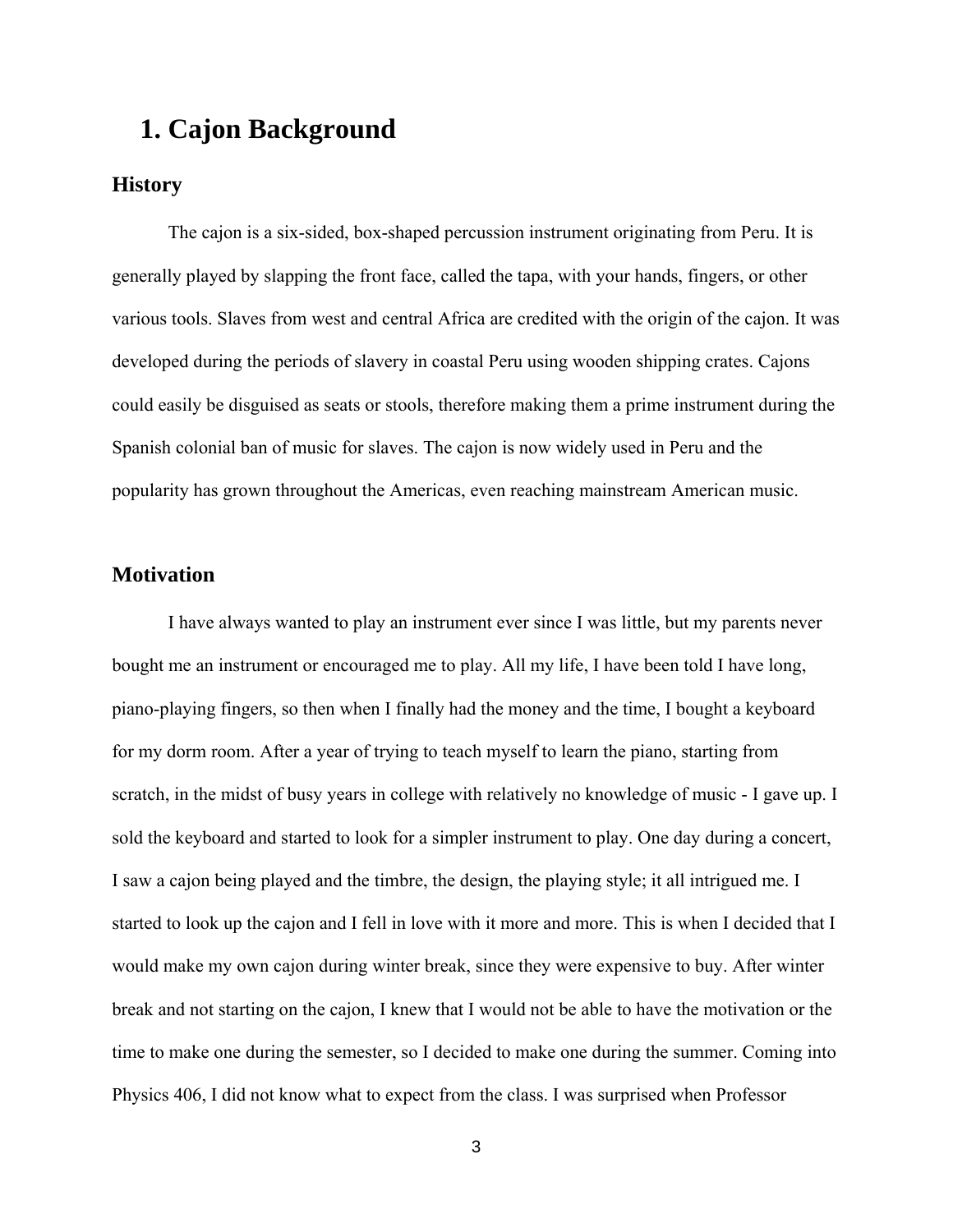Errede announced that we could base our semester projects off of something we want to do and something we love. I did not expect that out of a 400-level physics class, but I was not going to complain. I started to think of all these different designs and experiments that I could do, but as usual, my dreams always over-reached my capabilities. After a couple of weeks, it dawned on me that I do not have to make a complicated designs like some of my friends in the class. I wanted to pursue my passion, no matter how simple it is, which is what helped me decide to build a cajon for my semester project.

# **2. Cajon Design**

#### **Materials List**

 Once I decided to build a cajon, I started to look up instructables and directions online on how to make a cajon on a budget. I was surprised to find so many different and detailed designs. I took many techniques and advice from many different instructables online but I mainly used the one called: "Built your own Cajon (a drum) for less than 25.- Euro" on instructables.com.

 The materials list below was created from reading a variety of different materials list as well as seeing what was available at local stores and shops.

Materials<sup>.</sup>

Front face: one 13 inch by 19 inch piece of plywood with 3mm thickness (tapa) Rear face: one 13 inch by 19 inch piece of plywood with 5mm thickness Sides: two 12 inch by 18 inch pieces of Birch plywood with  $\frac{1}{4}$  inch thickness Bottom and Top: two 12 inch by 12 inch pieces of Birch plywood with  $\frac{1}{4}$  inch thickness

Wood Glue Wood Screws Rubber Feet 20-strand Drum Snare Wood Stain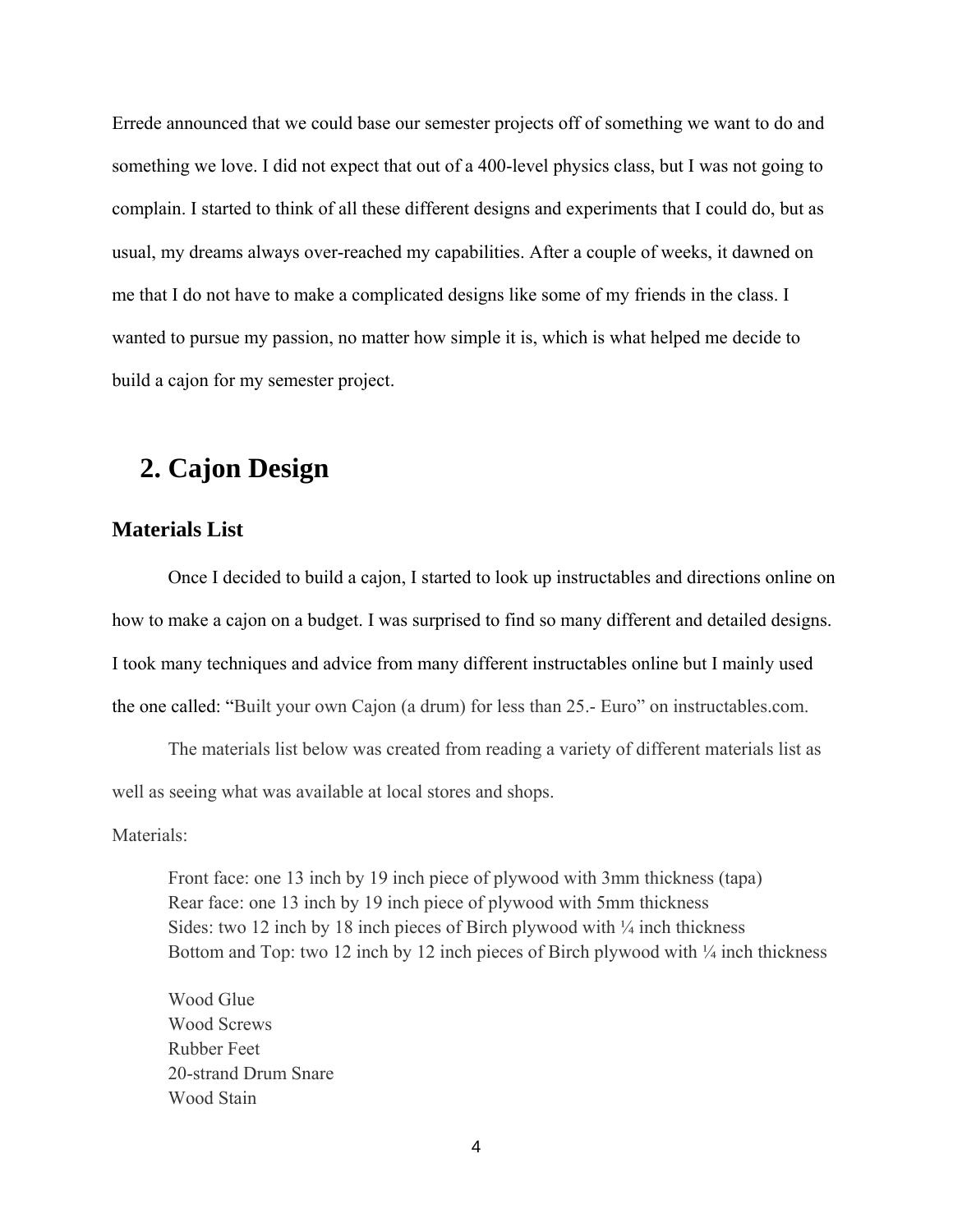The tools list below was made available to me by the Newmark Structural Engineering Lab, the lab on the 5th floor of Engineering Sciences Building, Professor Errede, and the garages of a few friends.

Tools:

Power Drill with different drill bits for countersinking **Screwdriver** Orbital Sander Table Saw Band Saw Sand Paper Dremel Brush Finish Nailer

 The total cost of the materials list turned out to be approximately \$30 and the tools were made available to me free of charge.

#### **Construction**

Below is the step-by-step process that I took to construct the cajon:

- 1. Have the side, top, and bottom pieces of Birch Plywood cut to the dimensions listed in the materials list
- 2. Use excess pieces of wood to use as supports to join the pieces together
- 3. Glue each piece of Birch plywood together and glue the support onto the vertex
- 4. Lather and rub the joint into the vertex to rid the glue of air pockets
- 5. Let the glue dry and compress the pieces together using weights or clamps
- 6. Cut and sand a sound hole with the diameter of a CD on the rear face
- 7. Glue the rear face onto the rear of the sides, top, and bottom pieces
	- Make sure to sand the edges of the cajon to have a tight hold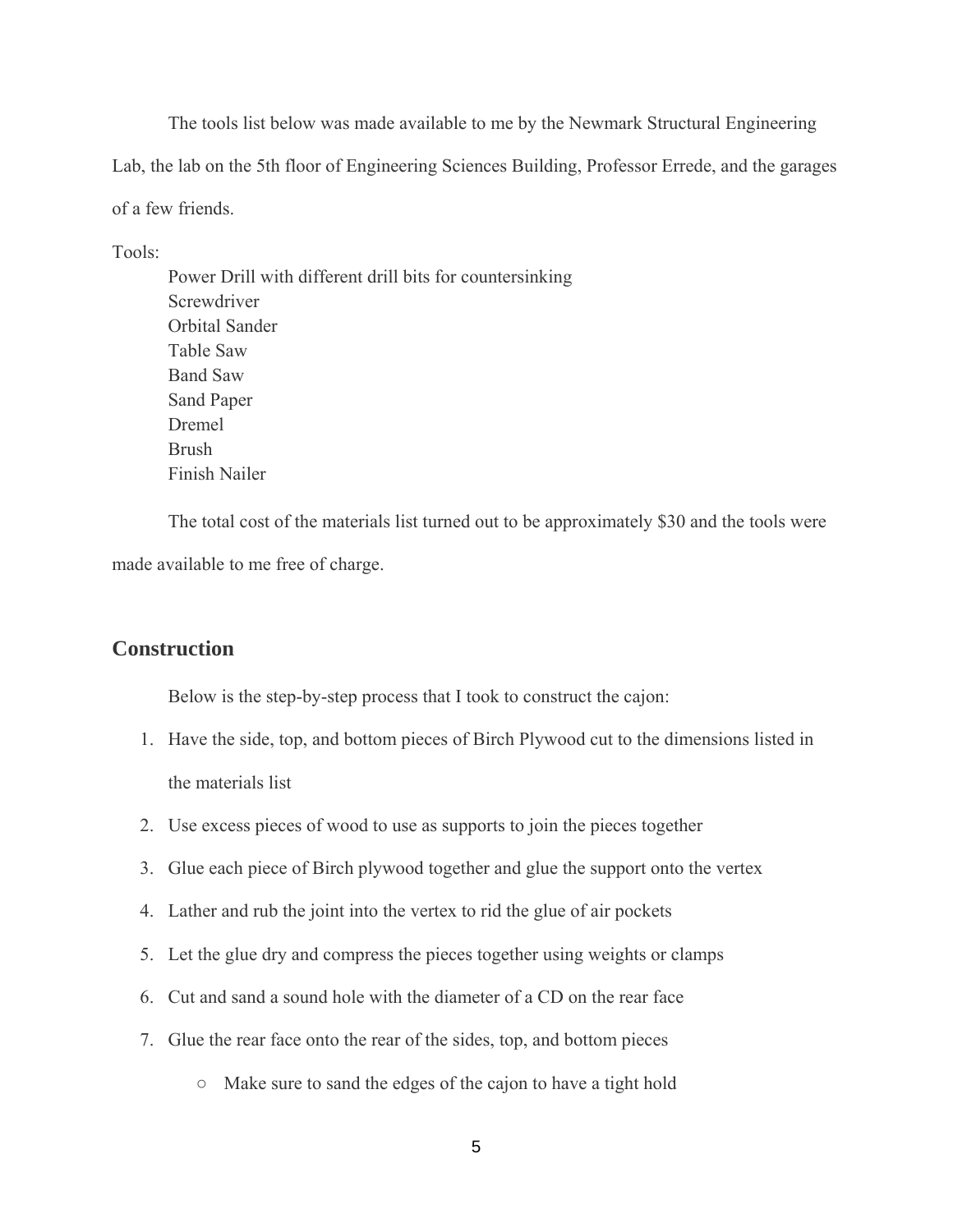

- 8. Countersink the tapa and the sides edges of the front face to allow screws to fit
	- $\circ$  First make a pilot hole with a thinner drill bit than the wood screws
	- o Then use a drill bit the size of the screw head to have a space for the screw head to rest (process pictured below)



9. Screw in the wood screws into the pilot holes made using the drill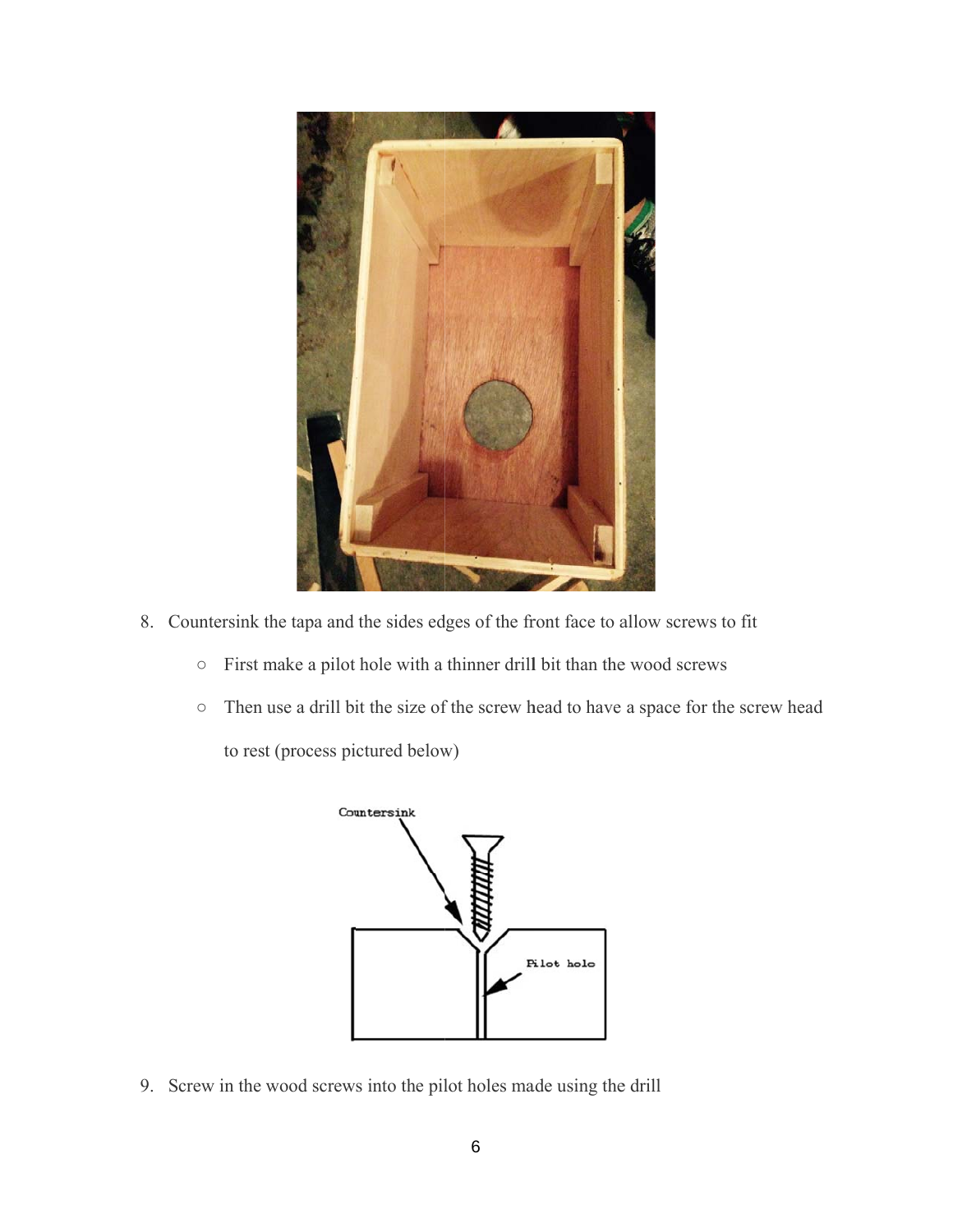10. Sand the edges using an orbital sander in order to have a nice, smooth finish



- 11. Use wood stain to stain the outside of the cajon for a nice finish
- 12. Cut the 20-strand snare wires in half using a wire cutter
- 13. Using excess wood, create a support and mount for the snare wires
- 14. Glue the support onto the inside of the cajon at an angle in order to have the snare wires rest on the inside of the tapa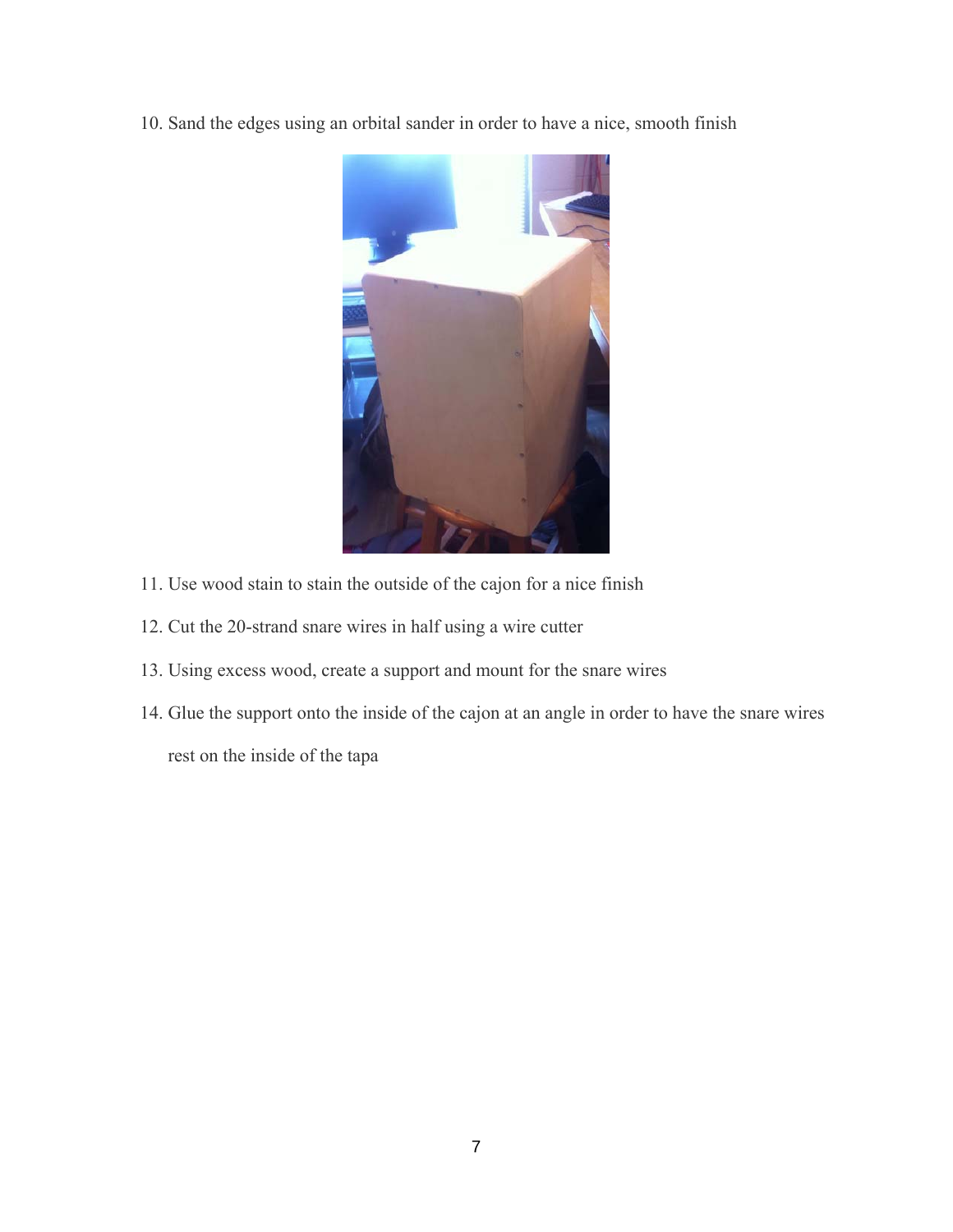

15. Countersink the bottom of the cajon on the edges where the supports are in order to create pilot holes for the rubber feet



- 16. Screw in the rubber feet using a drill or screwdriver
- 17. Screw on the tapa and it becomes ready to play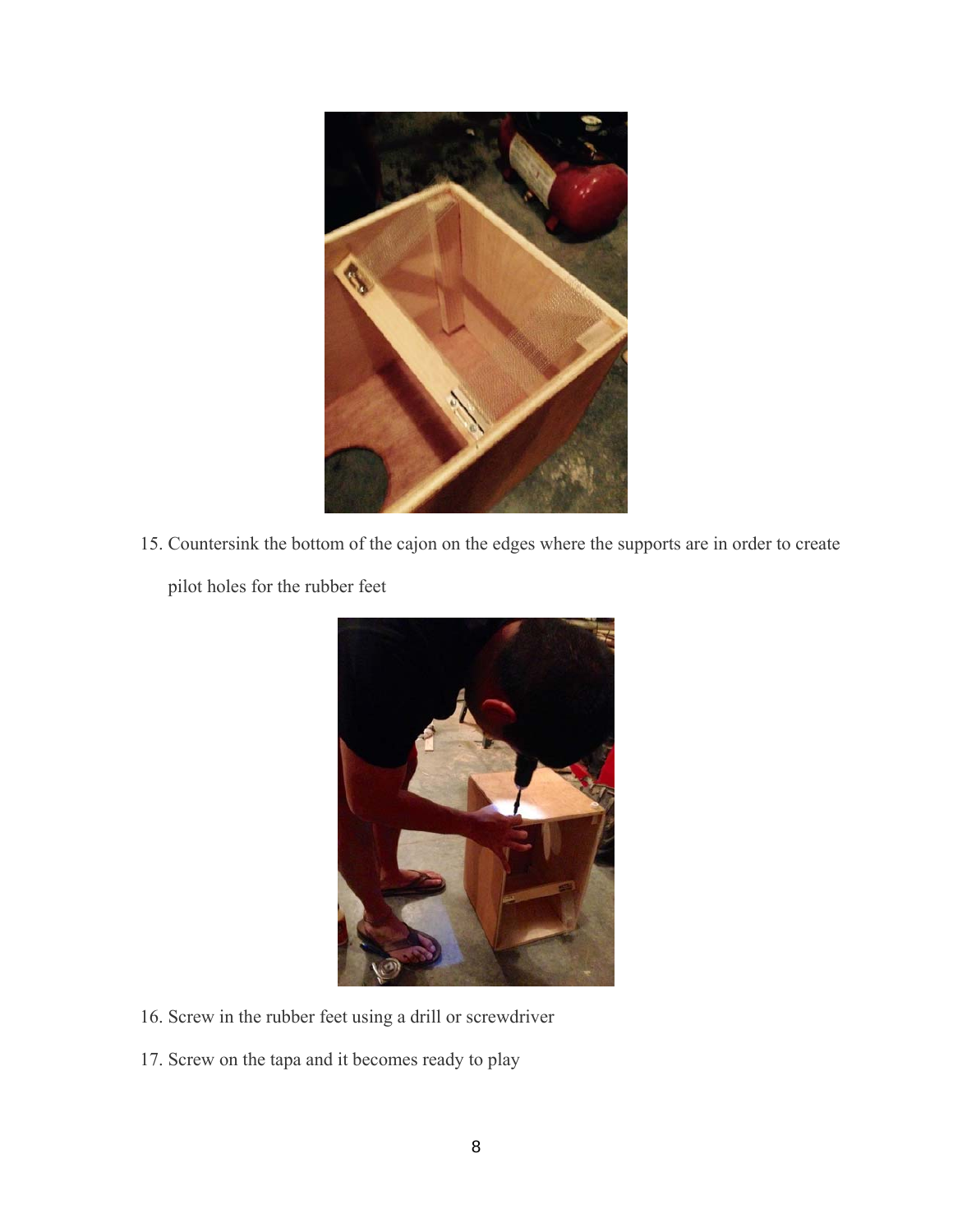

# **3. Comparison**

**LP Aspire Cajon (\$215)**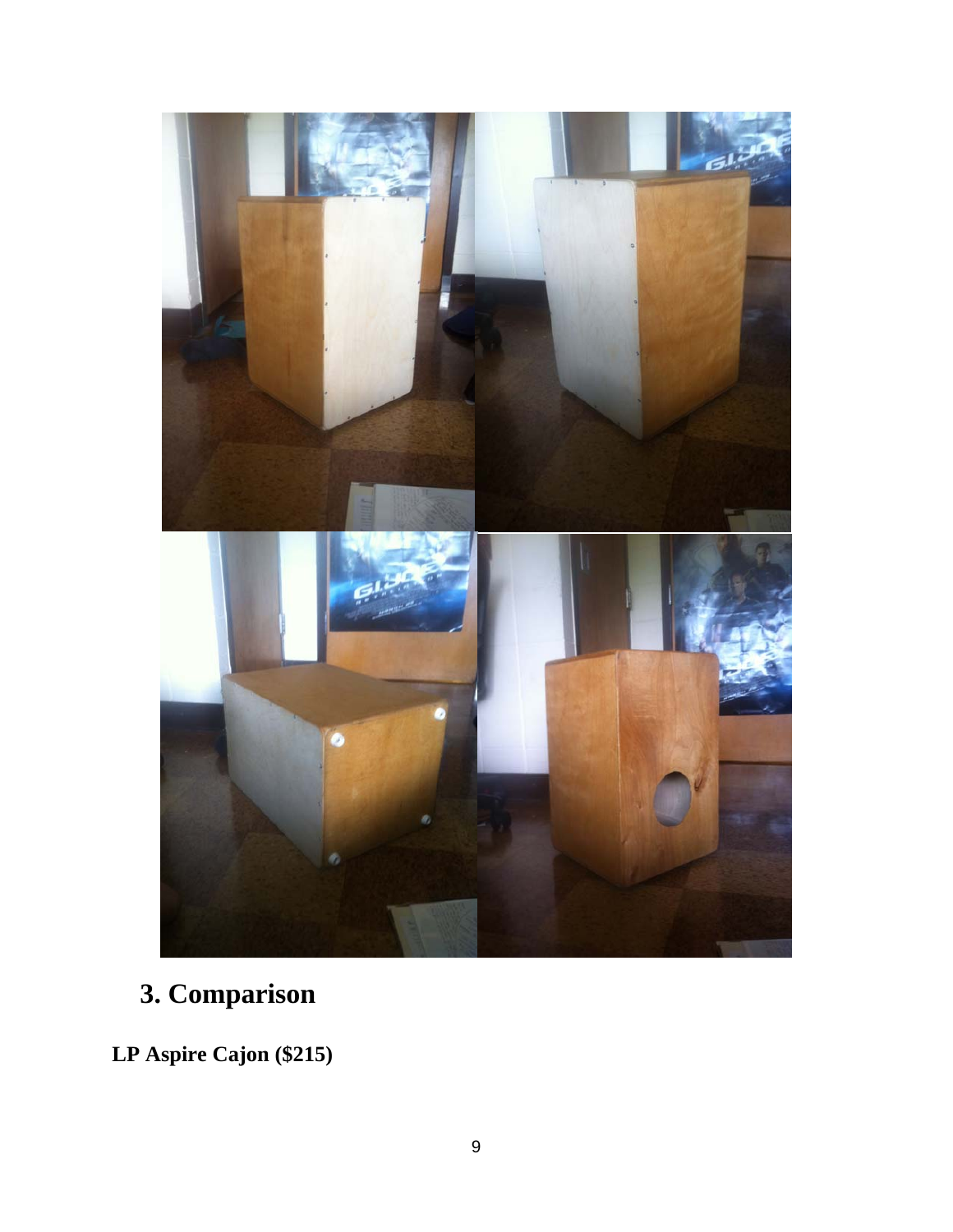

 The LP Aspire has a Siam Oak tapa with three sets of snare wires for extra sensitivity on the tapa compared to the two snares I have on my cajon. It is also 1 inch thinner and 2 inches shorter. The sound is brighter due to the sound hole being in the middle of the rear face, the smaller size, and the larger amount of snare wires. Since the tapa is tightly onto the cajon, the vibrations are minimized and the snare sound takes over, which also does not allow for as deep of a bass sound. The LP Aspire has a more comfortable playing height at 17 inches rather than 19 inches like mine. The higher quality woods are what creates the disparity in prices, but I do not believe that a \$200 difference is worth the higher production and material quality.

#### **LP Aspire Accents Cajon: Darkwood (\$246)**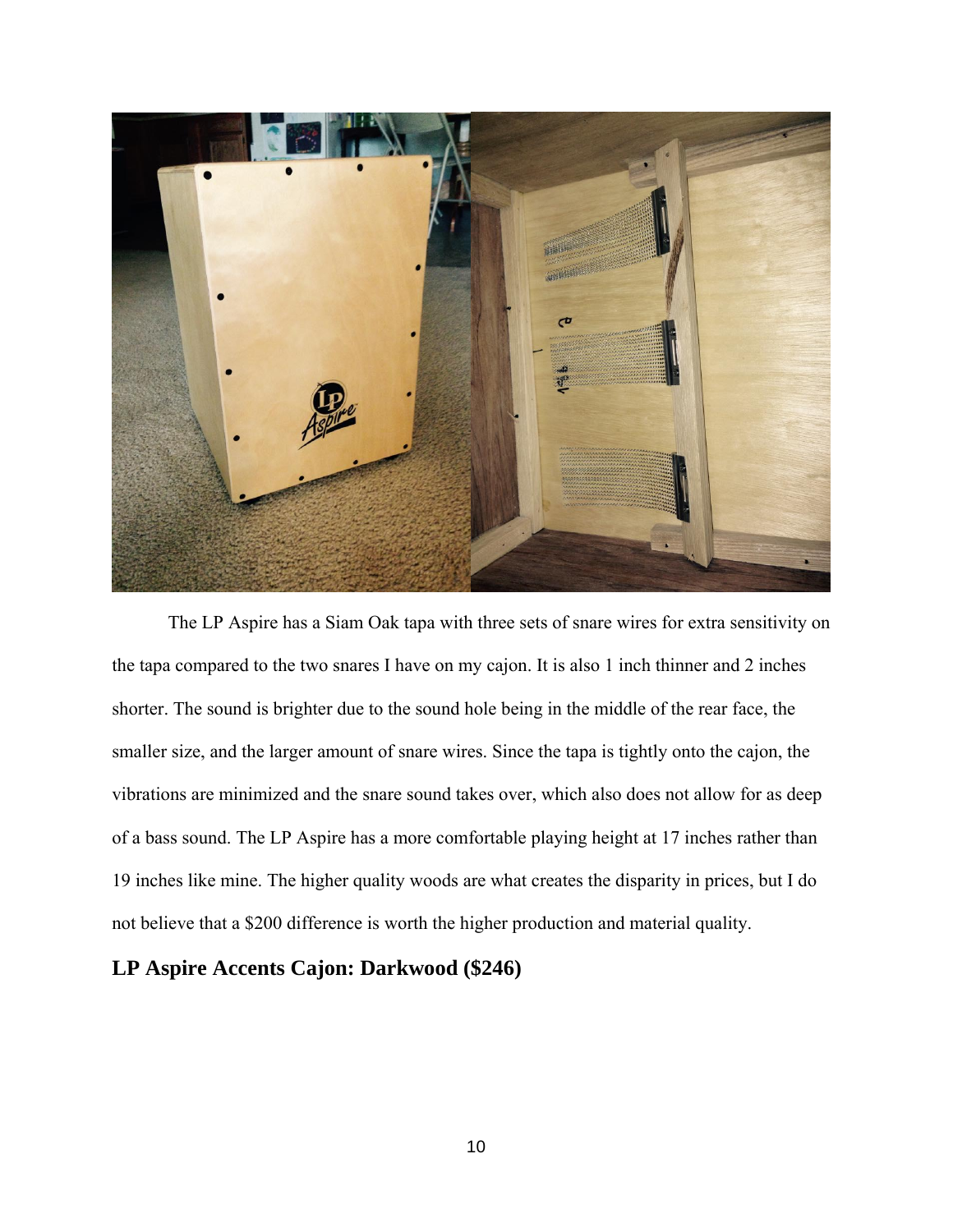

The LP Aspire Accents has variable hard wires to adjust the tension to change the sound and for authentic Flamenco trills. The height and the sound hole placement are similar to that of the LP Aspire, which creates the same type of sound. The Accents is different from the regular Aspire only in that the Accent has variable hard wires on the inside of the tapa. It has more of a tight, compressed snare sound compared to the normal LP Aspire. The hard wires are tight on the tapa which causes the snares to ring anywhere you hit the tapa. On the other hand, my cajon has a deep bass sound independent of the snares which causes two distinctively different sounds which was the reason for the lower sound hole placement and greater height. The extra sensitivity from the snares compared to my cajon make it easy for the snares to sound, but it is at the cost of having the kick drum sound come along with a prominent snare sound.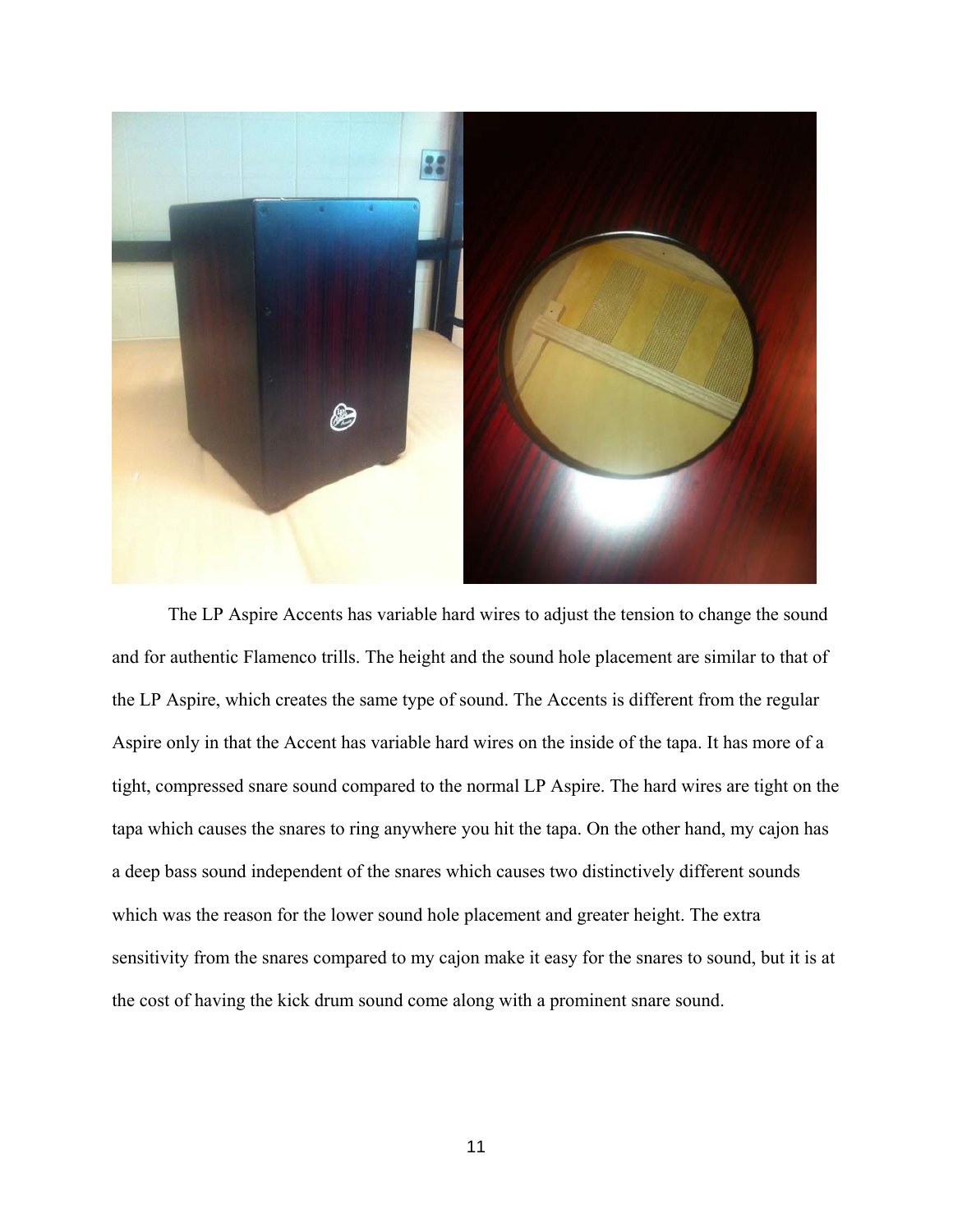#### **Conclusions**

 The LP Aspire and LP Aspire Accents have similar sounds to one another, except one has higher adjustability than the other. My cajon has distinct sounds from the other two, but has a greater range of versatility in the sounds due to its size and design. When recording different beats on the three different cajons, people could tell that the cajon that I made when I shared the high, snare sound due to the LP Aspires' extra sensitive wires and my cajon's distinct Latin percussive sound. When sharing the mid-hits and bass hits, people could not accurately guess which track was associated with the cajon that I made for \$30 and the other cajons that could be bought for more than \$200. When putting the beats together, people could not tell between the three cajons, more specifically, people could not tell which one was made by me for \$30 and which one was professionally made. The conclusion that I came to after having the common ear compare the different sounds of these cajons is that cajons are easy to make and have sale value due to its market economy and simple design. Also, the common person cannot really tell between a homemade cajon and a store-bought cajon, so why waste the money?

### **4. Conclusion**

 Design and constructing a cajon from scratch was my first woodworking project and was definitely one of the most fun and rewarding projects I have ever done. Due to the homework assignments and lectures in class, I became very interested in the acoustical physics of music and I wanted to apply it to a tangible project. I wanted to make an instrument so that I could be able to learn more about physics and apply physics by playing it and just having fun. The class has really showed me how I should apply what I learn in my physics classes and that is through these types of projects. I have learned more about music and physics through this project than any other physics class that I have taken. In normal labs, we would do experiments and write long lab

12